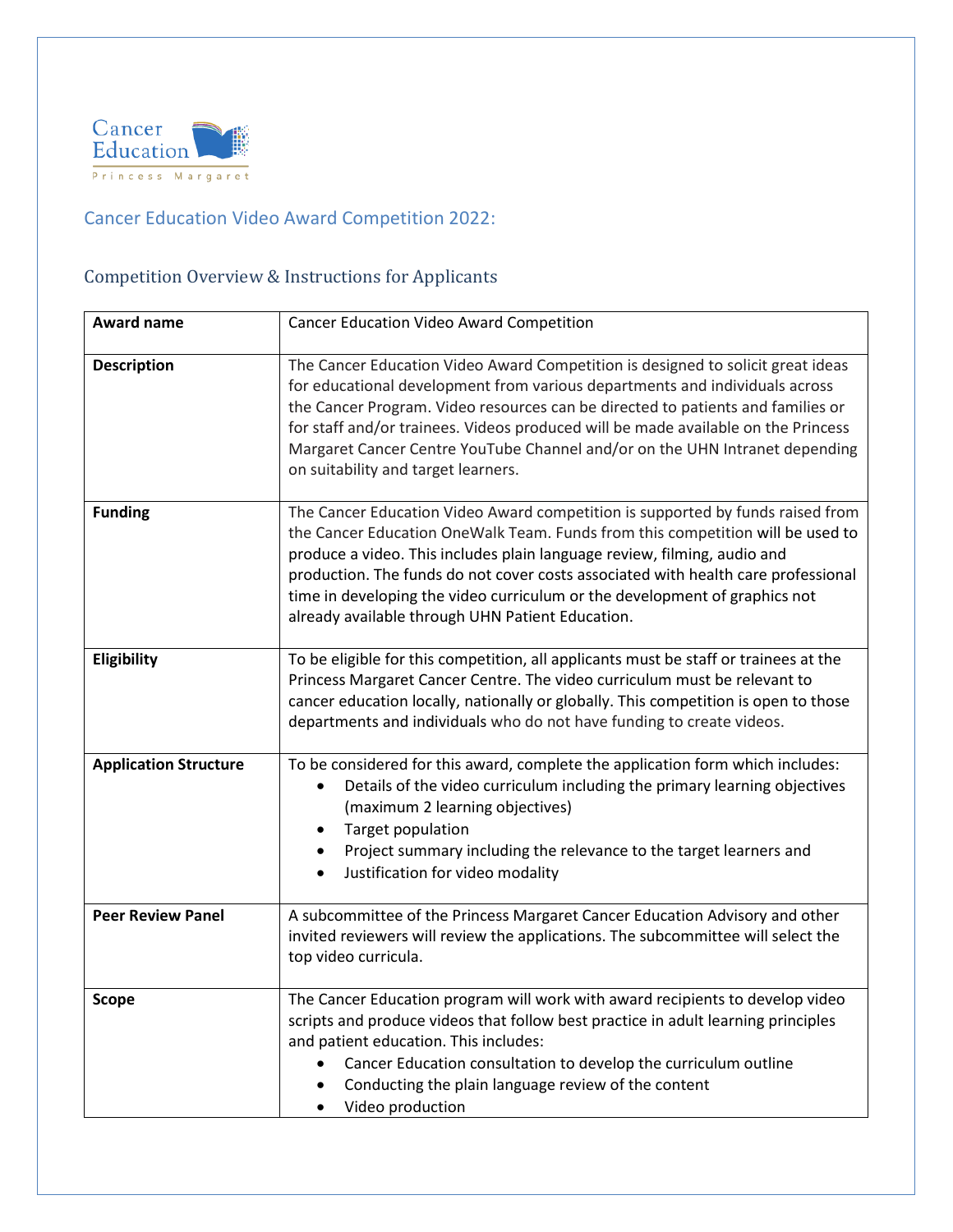| It is the responsibility of subject matter experts to ensure accuracy of the content.<br>This includes obtaining feedback and input on the content from appropriate<br>departments or individuals. If actors are needed for the videos, the award<br>winners will secure volunteers from their departments for this role. Volunteer<br>voice over actors will also be provided by the award winners.                                                                                                                                                                                                                                                                                                   |
|--------------------------------------------------------------------------------------------------------------------------------------------------------------------------------------------------------------------------------------------------------------------------------------------------------------------------------------------------------------------------------------------------------------------------------------------------------------------------------------------------------------------------------------------------------------------------------------------------------------------------------------------------------------------------------------------------------|
| Videos created as part of the Cancer Education Video Award Competition will be<br>no more than 5 minutes in length; additional videos can be produced should the<br>department(s) provide funding for their development. Graphics, that enhance the<br>content of the videos, can be included as deemed appropriate. If graphics<br>required for the videos are not available in the UHN Patient Education graphic<br>library, the Cancer Education team will work with the award winners to develop<br>graphics with the UHN Patient Education graphic designer. The cost of these<br>graphics will be the responsibility of the award winners. Animations are not<br>included as part of this award. |
| Award winner(s) will be required to agree to a memorandum of understanding<br>(MOU). This MOU will outline what is to be expected of the winner and the<br>Cancer Education department, including expected timelines, document review<br>and production scope.                                                                                                                                                                                                                                                                                                                                                                                                                                         |

## Evaluation Criteria

Applications will be evaluated based on the potential to provide a positive impact on the target population (e.g. addressing an unmet need), thoughtfulness and clarity of the project summary, appropriateness of the project for the indicated targeted learner and the meaningfulness of video for the proposed project. Applications will be scored as follows:

| <b>Score</b> | <b>Description</b>                                |
|--------------|---------------------------------------------------|
| $4.7 - 5.0$  | Excellent with no weaknesses identified           |
| $4.2 - 4.6$  | Excellent with minor weaknesses identified        |
| $3.6 - 4.1$  | Very good with minor weaknesses identified        |
| $3.0 - 3.5$  | Very good with moderate weaknesses identified     |
| $2.4 - 2.9$  | Good with moderate weaknesses identified          |
| $1.7 - 2.3$  | Fair with moderate weaknesses identified          |
| $1.0 - 1.6$  | Poor with moderate to major weaknesses identified |
| Below 1.0    | Poor with major weaknesses identified             |